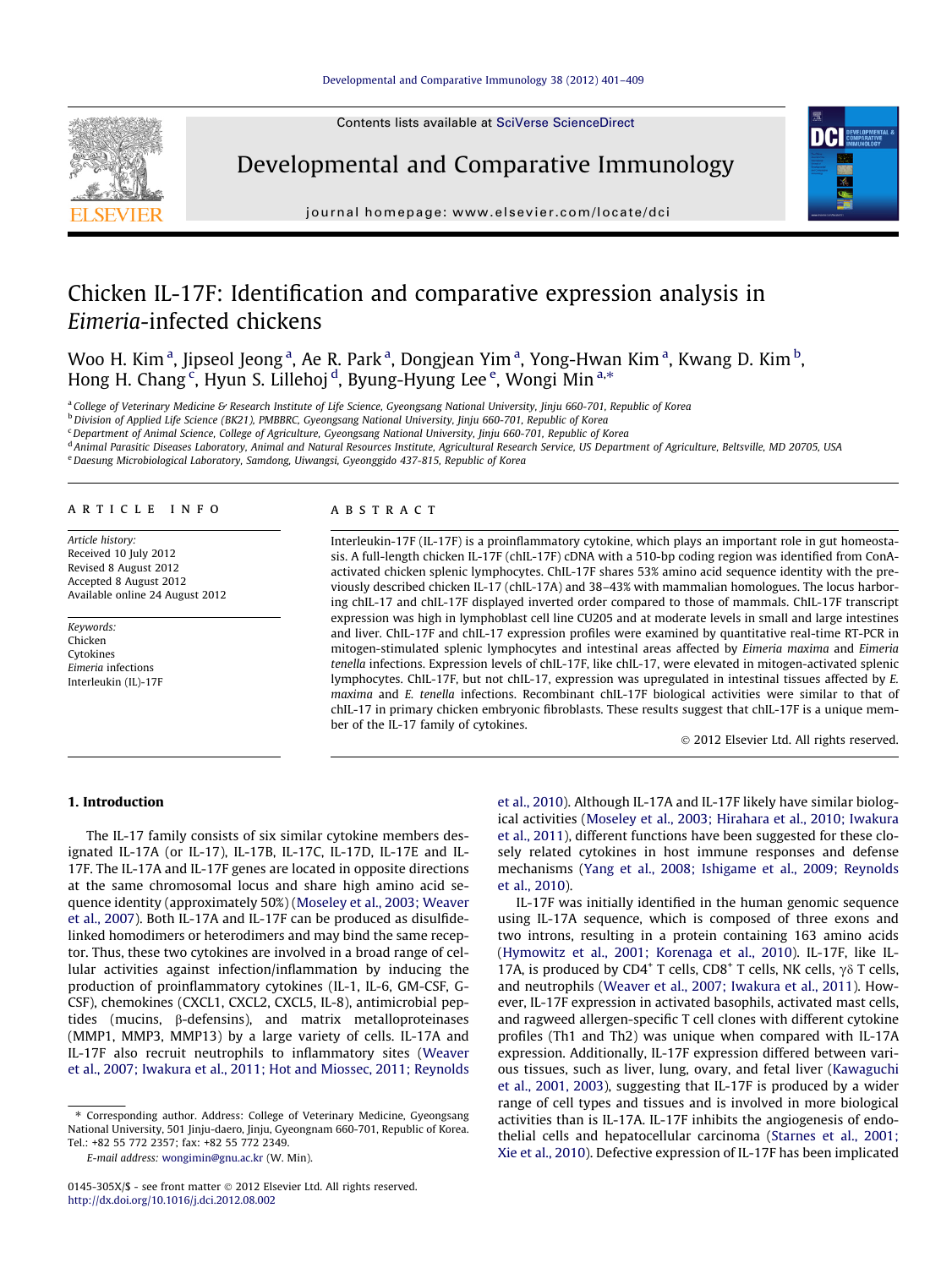in the pathogenesis of asthma and chronic obstructive pulmonary diseases [\(Hizawa et al., 2006; Kawaguchi et al., 2006\)](#page-7-0), chronic intestinal inflammation ([Leppkes et al., 2009](#page-8-0)), and psoriasis [\(Fuji](#page-7-0)[shima et al., 2010](#page-7-0)).

The avian immune system provides an important model for the study of basic and applied immunology. Despite the general lack of cross-reactivity and the low level of sequence conservation between avian and mammalian cytokines, many chicken genes are homologous to their mammalian counterparts [\(Staeheli et al.,](#page-8-0) [2001; Min and Lillehoj, 2002, 2004](#page-8-0)). Within the IL-17 family in chickens, only IL-17 and IL-17D have been identified in an expressed sequence tag (EST) cDNA library prepared from intestinal intraepithelial lymphocytes (IELs) of chickens infected with Eimeria ([Min and Lillehoj, 2002\)](#page-8-0) and from a testis cDNA library prepared from Korean native chickens ([Hong et al., 2008](#page-7-0)), respectively. Thus, it is difficult to study any relationship and comparative analysis between chIL-17 and chIL-17F which is remained to be identified. In this study, we identified a full-length cDNA encoding a chicken homologue of mammalian IL-17F. Through real-time RT-PCR and Western blot analysis, the tissue distribution of chIL-17F transcripts and the chIL-17F molecular weight were analyzed. Furthermore, real-time RT-PCR was used to evaluate expression profiles of chIL-17F and chIL-17 in mitogen-stimulated splenic lymphocytes and intestinal tissues from chickens infected with two different Eimeria species, Eimeria tenella and Eimeria maxima, that preferentially infect the cecum and jejunum, respectively.

#### 2. Materials and methods

#### 2.1. Animals and infections

Eggs from ROSS chickens were obtained from Samhwa (Chungnam, Korea) and hatched at the Gyeongsang National University. Chickens were given unlimited access to feed and water. Constant light was provided for the duration of the experiments. Ten-dayold chickens were orally infected with 1  $\times$  10<sup>4</sup> sporulated *E. tenella* (Korean isolate 291-7) [\(Jeong et al., 2012](#page-7-0)) or E. maxima (Korean isolate 291-3) ([Yim et al., 2011](#page-8-0)) oocysts and transferred to disposable cages [\(Yoo et al., 2011](#page-8-0)). Eimeria spp. were cleaned by flotation on 5.25% sodium hypochlorite and washed three times with PBS. Control chickens were inoculated with the same volume of PBS. Intestinal samples were collected on days 0, 1, 2, 4, 7, and 10 postinfection. All animal experiments were approved by the Institutional Animal Care and Use Committee (IACUC) at Gyeongsang National University, Jinju, Republic of Korea.

## 2.2. Cloning of chIL-17F

Chicken spleens were gently passed through a cell strainer (SPL Life Sciences, Korea) with a syringe plunger to obtain single-cell suspensions in Hank's balanced salt solution (HBSS) (Sigma–Aldrich, USA). Total RNA was extracted from ConA-activated splenic lymphocytes using RiboEx reagent (Geneall, Korea) and treated with RNase-free DNase I (Fermentas, Canada). Single-stranded cDNA was synthesized from total RNA using oligo dT primers and a Transcriptor First Strand cDNA Synthesis Kit (Roche Applied Science, Germany).

Based on a partial cDNA sequence [\(http://www.ensembl.org/;](http://www.ensembl.org/) accession number: ENSGALT00000026912), 5'/3'-Rapid Amplification of cDNA Ends (RACE) was performed using chIL-17F-specific primers (for 5' RACE, 5'-GCCGAGGACGAACTACCTTC-3'; for 3' RACE, 5'-AGACTGCCTGAACCAAAAGGAT-3') with splenic lymphocyte  $c$ DNA, a high-fidelity DNA polymerase (Bioneer, Korea) and a  $5^{\prime}/$ 3' RACE kit (5'/3' RACE 2nd Generation; Roche Applied Science) according to the manufacturers' instructions. PCR products were cloned into TA vectors (RBC, Taiwan) and sequenced (Macrogen, Korea). PCR was performed on a DNA Engine thermocycler (Bio-Rad, USA) as follows: 5 min at 95 °C, 30 cycles of 1 min at 95 °C. 1 min at 55 °C, and 2 min at 72 °C, and a final 5 min extension at 72  $\degree$ C. The cDNA sequence was submitted to GenBank with accession number JQ776598.

## 2.3. Sequence analysis

Protein identification was conducted using the Expert Protein Analysis System (ExPASy; [http://www.expasy.org/tools/\)](http://www.expasy.org/tools/). The signal peptide sequence was predicted using the SignalP program ([http://www.cbs.dtu.dk/services/SignalP\)](http://www.cbs.dtu.dk/services/SignalP). Amino-acid multiple alignments were generated using ClustalW [\(http://www.ebi.a](http://www.ebi.ac.uk/Tools/clustalw2/)[c.uk/Tools/clustalw2/](http://www.ebi.ac.uk/Tools/clustalw2/)). Homology analysis was performed using MatGat software ([Campanella et al., 2003](#page-7-0)). Phylogenetic trees were created using the neighbor-joining method with the MEGA program version 5 ([Tamura et al., 2011](#page-8-0)) and were bootstrapped 10,000 times.

# 2.4. Cell culture

The chicken macrophage cell line HD11 ([Beug et al., 1979](#page-7-0)), the reticuloendotheliosis virus (REV)-transformed chicken lymphoblast cell lines CU205 and CU91 [\(Schat et al., 1992\)](#page-8-0), and splenic lymphocytes obtained from 3-week-old chickens were cultured in Dulbecco's modified eagle's medium (DMEM) (Hyclone, USA) supplemented with 10% FBS and penicillin/streptomycin (10,000 unit/ml) (Hyclone) at 41 °C in 5% CO<sub>2</sub>. Splenic lymphocytes and HD11 cells were resuspended to  $5 \times 10^6$  cells/ml and stimulated with 25  $\mu$ g/ml poly I:C, 10  $\mu$ g/ml lipopolysaccharide (LPS from Escherichia coli, 0111:B4), 10 µg/ml lipoteichoic acid (LTA) (all Sigma–Aldrich) or 10  $\mu$ g/ml concanavalin (ConA) (Amersham Bioscience, Sweden).

## 2.5. Production and biological activity of recombinant chIL-17F and chIL-17

Full-length chIL-17F and chIL-17 cDNAs harboring influenza virus hemagglutinin (HA) were amplified by PCR from singlestranded cDNA from splenic lymphocytes using the following primers: chIL-17-HA: 5'-GATCCAATTCGCAATGTCTCCGATCCCTTATTCTCC-3 and 5'-GATCTCTAGATTAAGCGTAATCTGGAACATCGTATGGGTA AGCCTGGTGCTGGATCAGT-3<sup>,</sup> and chIL-17F-HA: 5'-GATCCAATTC GCAATGGCTTTTGCTAGCTGTGCTG-3' and 5'-GATCTCTAGACTA AGCGTAATCTGGAACATCGTATGGGTAGGACTGGTGCTGGATGACC-3'. Primers contained Eco RI and Xba I restriction enzyme sites (single underline) and HA sequences (dashed underline). PCR products were digested with Eco RI and Xba I and cloned into the corresponding restriction sites of pcDNA 3.1 (Invitrogen, USA). Cells were transiently transfected into COS-7 cells with 10 µg of constructs or empty vector (negative control) using Lipofectamine Reagent (Invitrogen) following the manufacturer's instructions. Growth media were replaced with serum-free media 5 h post-transfection. Cells were incubated for an additional 48 h in serum-free DMEM at 37 °C in 5% CO<sub>2</sub>.

To assay for biological activities, primary chicken embryonic fibroblasts (CEFs) were obtained from 11-day-old embryos and cultured as described above. Serial dilutions of the supernatants from transfected COS-7 cells were added to CEFs followed by incubation for 6 h at 41  $\degree$ C. Total RNA was extracted from the stimulated cells and cDNA synthesis was performed using random hexamer primers. Analysis of chIL-17- and chIL-17F-induced gene expression was performed using real-time RT-PCR using the primers listed in [Table 1.](#page-2-0)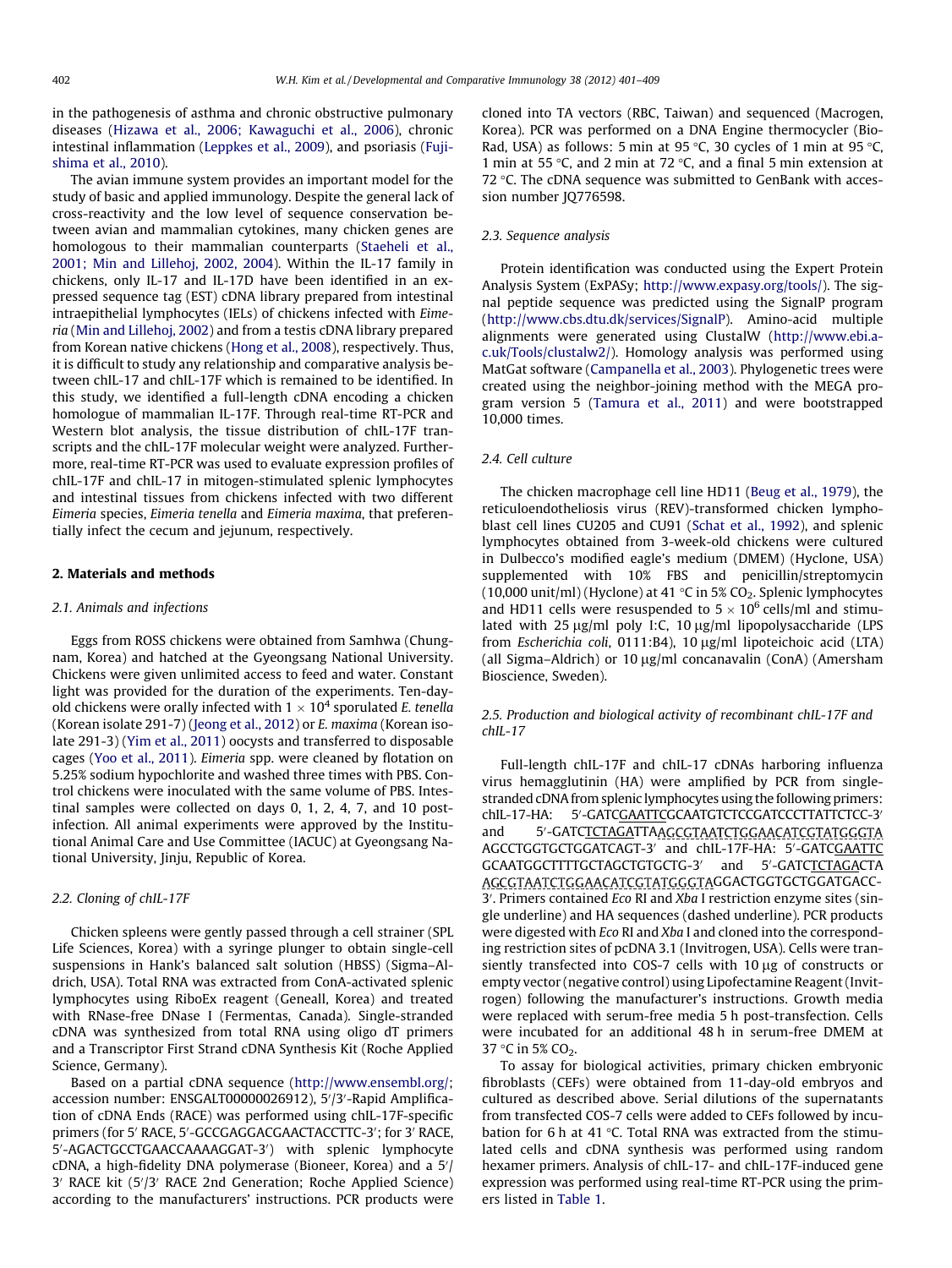#### <span id="page-2-0"></span>Table 1

List of primers used in quantitative real-time RT-PCR.

| Gene<br>target | Primer and sequence                                                                       | Efficiency | References                 |  |  |
|----------------|-------------------------------------------------------------------------------------------|------------|----------------------------|--|--|
| $IL-17F$       | (For) 5'-TGAAGACTGCCTGAACCA-<br>3'<br>$(Rev) 5'$ -<br>AGAGACCGATTCCTGATGT-3'              | 1.991      | 10776598                   |  |  |
| $II - 17$      | $(For) 5'$ -<br>GAGAAGAGTGGTGGGAAAG-3'<br>$(Rev) 5'$ -<br>TCTACAAACTTGTTTATCAGCAT-3'      | 2.107      | Min and Lillehoj<br>(2002) |  |  |
| $IL-6$         | $(For) 5'$ -<br>CAAGGTGACGGAGGAGGAC-3'<br>$(Rev) 5'$ -<br>TGGCGAGGAGGGATTTCT-3'           |            | Hong et al.<br>(2006a,b)   |  |  |
| $IL - 8$       | $(For) 5'$ -<br>GGCTTGCTAGGGGAAATGA-3'<br>$(Rev) 5'$ -<br>AGCTGACTCTGACTAGGAAACTGT-<br>3' |            | Hong et al.<br>(2006a,b)   |  |  |
| $IL-1\beta$    | $(For) 5'$ -<br>TGGGCATCAAGGGCTACA-3'<br>$(Rev) 5'$ -<br>TCGGGTTGGTTGGTGATG-3'            |            | Hong et al.<br>(2006a,b)   |  |  |
| $TGF-\beta1$   | $(For) 5'$ -<br>CGGGACGGATGAGAAGAAC-3'<br>$(Rev) 5'$ -<br>CGGCCCACGTAGTAAATGAT-3'         |            | Hong et al.<br>(2006a,b)   |  |  |
| $\beta$ -Actin | (For) 5'<br>CACAGATCATGTTTGAGACCTT-3'<br>$(Rev) 5'$ -<br>CATCACAATACCAGTGGTACG-3'         |            | De Boever et al.<br>(2008) |  |  |

#### 2.6. Western blot analysis

Cell lysates and supernatants were mixed with equal volumes of sample buffer (0.125 M Tris–HCl, pH 6.8, 4% SDS, 20% glycerol, 10% 2-mercaptoethanol, and 0.004% bromophenol blue), heated for 5 min at 95 °C, resolved on 10% SDS-polyacrylamide gels, and electroblotted onto polyvinyl difluoride (PVDF) membranes (Bio-Rad). Membranes were blocked with PBS containing 1% nonfat dry milk for 16 h at 4  $\degree$ C, incubated with monoclonal anti-HA antibody (Sigma-Aldrich) at  $4 °C$  overnight, washed three times with PBS containing 0.05% Tween 20 (PBS-T), and incubated with horseradish peroxidase-conjugated goat anti-mouse IgG antibody (Promega, USA) in PBS containing 1% nonfat dry milk for 40 min at room temperature. Membranes were washed five times with PBS-T followed by five washes with distilled water, visualized using an Enhanced Chemiluminescence Kit and Western Blotting Detection Reagents (GE Healthcare Life Sciences, USA), and exposed to X-ray film (AGFA, Belgium) as described previously ([Jeong](#page-7-0) [et al., 2012\)](#page-7-0).

## 2.7. Quantitative real-time RT-PCR

Normal tissues, activated splenic lymphocytes, and tissue samples pooled from five chickens infected with Eimeria spp. were subjected to real-time RT-PCR analysis in triplicate. cDNA synthesis was performed using random hexamer primers. Real-time RT-PCR was performed on a CFX96 real-time PCR system (Bio-Rad) with SYBR Green (Bioneer) and the primers listed in Table 1. A melting curve was obtained at the end of each run to verify the presence of a single amplification product without primer dimers. Standard curves were generated using serial, 5-fold dilutions of ConA-activated splenic lymphocyte cDNA. The relative expression levels of individual transcripts were normalized to those of  $\beta$ -actin using Bio-Rad CFX software. Gene expression levels were quantified using the comparative  $\Delta$ Ct method with B-actin as a reference for normalization as described previously [\(Jeong et al., 2012\)](#page-7-0).

#### 2.8. Statistical analysis

Data were analyzed using Student's t-tests. Differences were considered significant at P < 0.05. Data are expressed as means ± standard error (SE).

#### 3. Results

#### 3.1. Cloning and characterization of chIL-17F cDNA

Full-length chIL-17F cDNA was first cloned from ConA-activated chicken splenic lymphocytes using  $5'/3'$ -RACE based on the sequence of an EST fragment (accession No. ENSGALT00000026912). The chIL-17F cDNA was approximately 0.9 kb and contained a 510 bp open reading frame (ORF) predicted to encode a putative 169 amino acid protein with a 25-amino-acid  $NH<sub>2</sub>$ -terminal hydrophobic leader sequence and a potential N-linked glycosylation site. The predicted molecular weight was 18.9 kDa (non-glycosylated) and the calculated isoelectric point was 8.75 (accession No. JQ776598). The 3'-UTR contained a single consensus AATAAA polyadenylaytion signal and five AU-rich (ATTTA) sequences shown previously to be involved in regulating mRNA stability in many cytokines, growth factors, and oncogenes ([Caput et al.,](#page-7-0) [1986; Shaw and kamen, 1986\)](#page-7-0). In addition, chIL-17F contained the six cysteine residues involved in interchain disulfide bond formation that are conserved among the Th17 family members and the open reading frame 13 of Herpesvirus saimiri (HVS 13) ([Yao](#page-8-0) [et al., 1995\)](#page-8-0) [\(Fig. 1A](#page-3-0)).

Amino acid sequence comparisons using ClustalW ([http://](http://www.ebi.ac.uk/Tools/clustalw2/) [www.ebi.ac.uk/Tools/clustalw2/\)](http://www.ebi.ac.uk/Tools/clustalw2/) indicated that chIL-17F shared 53% amino acid sequence identity with the previously described chIL-17 and duck IL-17 [\(Min and Lillehoj, 2002; Yoo et al., 2009\)](#page-8-0). Chicken IL-17F shared 33–43% identity with mammalian homologues and HSV 13, and 37–40% identity with human, mouse, rat, swine and bovine IL-17A ([Table 2\)](#page-4-0). Phylogenetic and molecular evolutionary analysis was performed using IL-17A and IL-17F amino acid sequences [\(Tamura et al., 2011](#page-8-0)). Interestingly, the phylogenetic tree showed that avian IL-17 and IL-17F form a distinct cluster [\(Fig. 1B](#page-3-0)), indicating that IL-17 and IL-17F likely evolved independently in avians and mammals.

A high degree of synteny was found between the chicken and mammalian genomes. However, the analysis of synteny indicated that PKHD1, IL-17A, IL-17F, MCM3, PAQR8, and EFHC1 were present in the same order on human chromosome 6, rat chromosome 9, and mouse chromosome 1 [\(Moseley et al., 2003; Weaver et al.,](#page-8-0) [2007](#page-8-0)). Analysis of the chicken genome from the GenBank database indicated that the order of genes was EFHC1, PAQR8, MCM3, IL-17F, IL-17, and PKHD1 on chromosome 3, indicating that the genetic locus, including the synteny, was inverted in chickens compared to mammals.

### 3.2. Distribution of chIL-17F mRNA in normal tissues and cell lines

The expression of chIL-17F mRNA in various tissues and cell lines was monitored using real-time RT-PCR and was compared to that of chIL-17. The chIL-17F transcripts were widely expressed, albeit at low levels, in most normal tissues compared to chIL-17 transcript expression. However, relatively high levels of chIL-17F transcripts were detected in small and large intestinal tissues and liver [\(Fig. 2](#page-4-0)A). Thus, chIL-17F expression levels in intestinal tissues were further examined in detail. As shown in [Fig. 2](#page-4-0)B, chIL-17F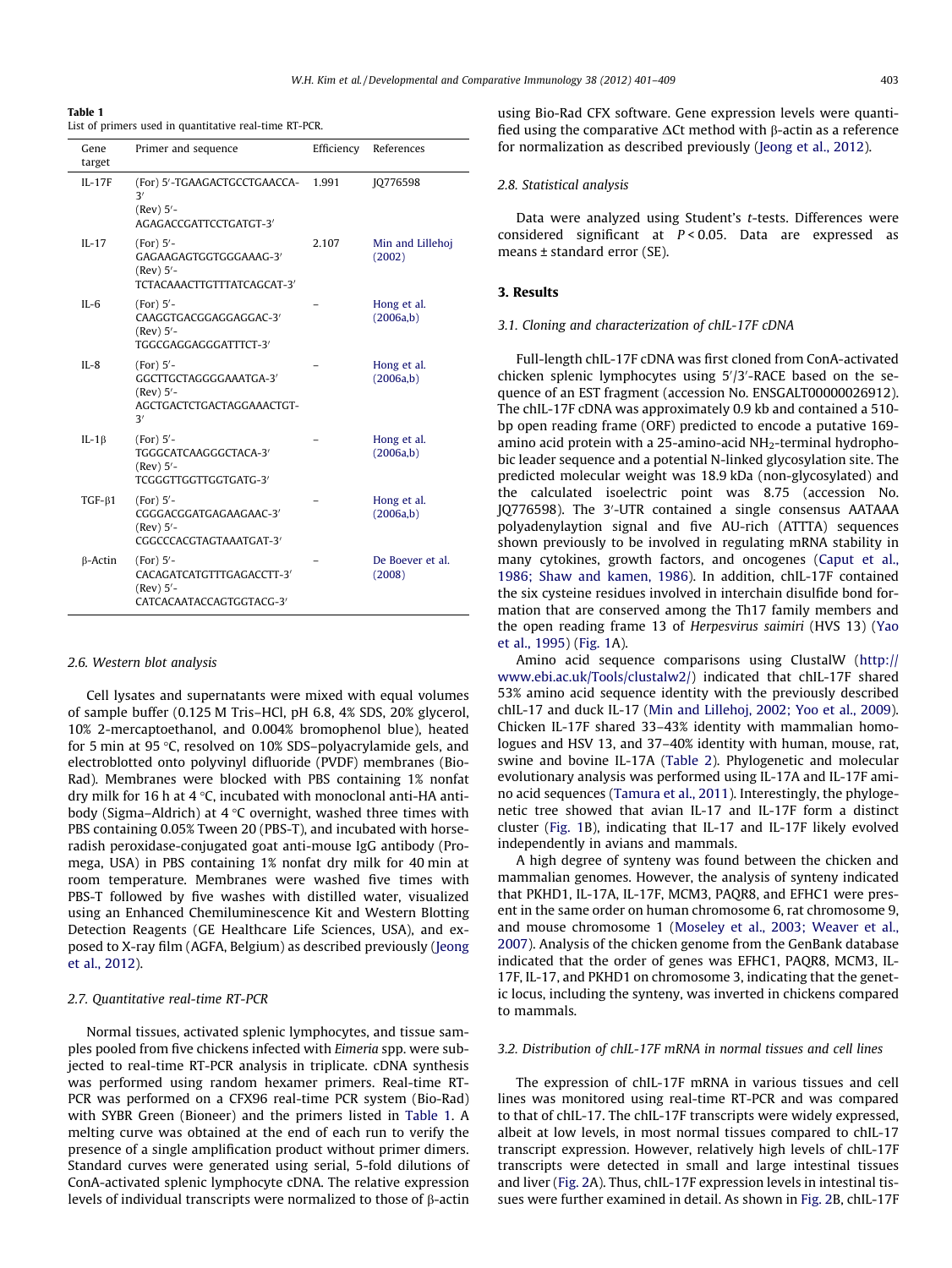<span id="page-3-0"></span>

Fig. 1. Molecular features of chicken IL-17F. (A) Multiple alignment of HVS 13 and chicken IL-17 and IL-17F deduced amino acid sequences. Sequences were aligned using the ClustalW2 program [\(http://www.ebi.ac.uk/Tools/msa/clustalw2/\)](http://www.ebi.ac.uk/Tools/msa/clustalw2/). Asterisks (\*) indicate identical residues among sequences. The six conserved cysteine residues are highlighted by black boxes. HVS 13 indicates the open reading frame 13 of Herpesvirus saimiri. (B) Phylogenetic tree of avian and mammalian IL-17A and IL-17F. The tree was constructed by the neighbor-joining method using amino acid sequences aligned with ClustalW2 and was bootstrapped 10,000 times. Branch lengths represent units of substitutions per site of the sequence alignment. The GenBank accession numbers used in the comparison are AAC50341 (human IL-17A), CAA45636 (HVS 13), NP\_001100367 (rat IL-17A), AAB05222 (mouse IL-17A), CAD38489 (chicken IL-17), AAQ03220 (bovine IL-17A), NP\_443104 (human IL-17F), NP\_001015011 (rat IL-17F), NP\_665855 (mouse IL-17F), NP\_001179011 (bovine IL-17F), BAD52431 (swine IL-17), ABY68458 (duck IL-17), and JQ776598 (chicken IL-17F).

swIL-17A

 $boII<sub>-17A</sub>$ 

**HVS 13** 

raIL-17A muIL-17A

transcripts were highly expressed in all intestinal tissues, including duodenum, jejunum, ileum, cecum, and colorectum, indicating that intestinal tissues preferentially express chIL-17F compared to

100

 $0.1$ 

other tissues. Of the three cell lines, only CU205 expressed high levels of chIL-17F transcripts at levels similar to chIL-17 ([Fig. 2](#page-4-0)C).

 $IL-17A$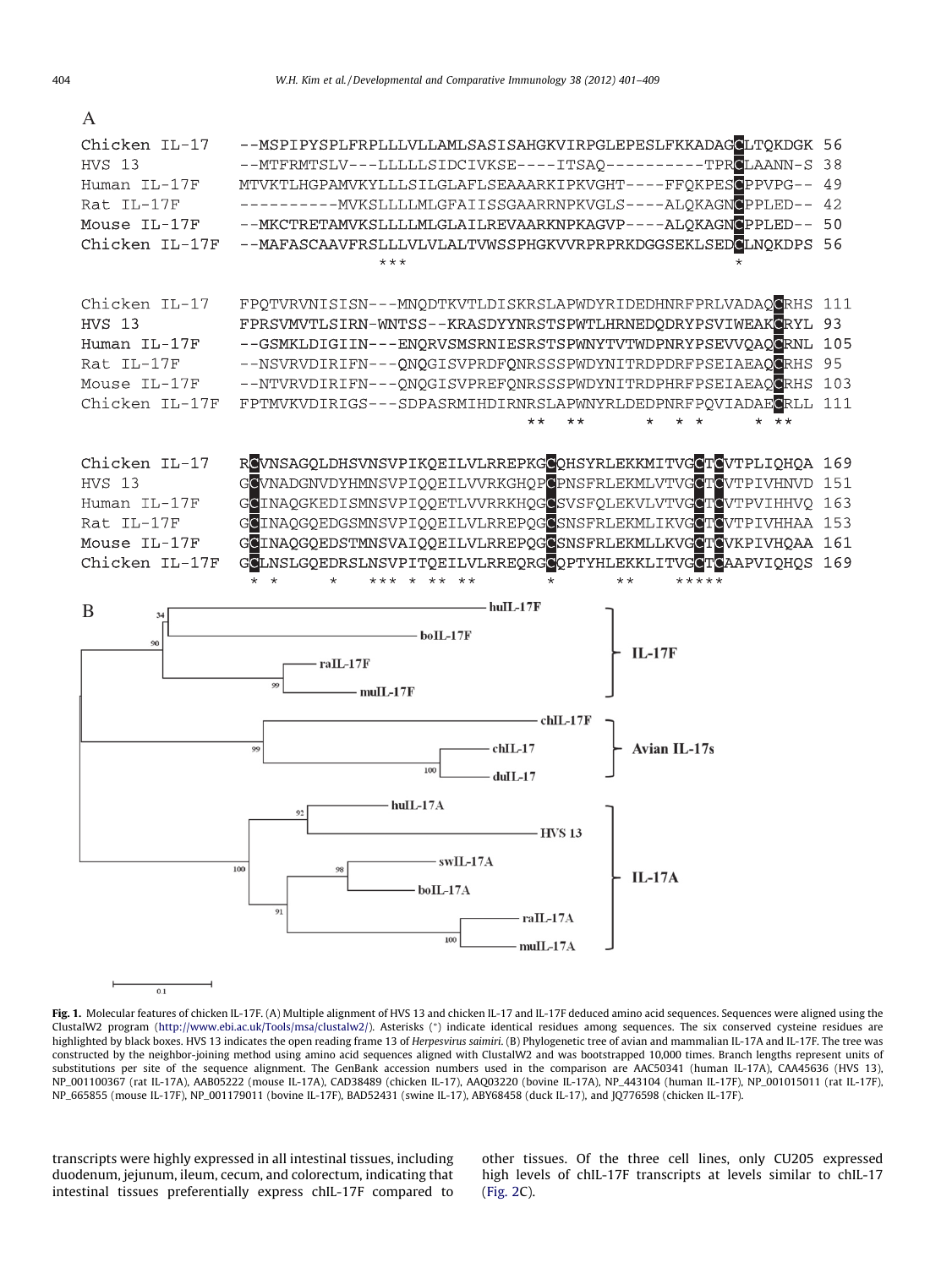<span id="page-4-0"></span>Table 2 Percentage of amino acid identities of HVS 13 and avian and mammalian IL-17A and IL-17F.

| IL-17 (IL-17A) |       |      |        |       |         | $IL-17F$ |       |       |      | HVS13  |         |      |
|----------------|-------|------|--------|-------|---------|----------|-------|-------|------|--------|---------|------|
| Human          | Mouse | Rat  | Bovine | Swine | Chicken | Duck     | Human | Mouse | Rat  | Bovine | Chicken |      |
| 40.9           | 37.8  | 37.8 | 38.5   | 38.5  | 53.8    | 53.8     | 38.2  | 39.6  | 43.2 | 38.7   | 100     | 36.1 |
| 42.1           | 38.4  | 38.4 | 42.0   | 44.4  | 100     | 84.0     | 39.2  | 43.8  | 47.9 | 37.4   | 53.8    | 38.5 |



Fig. 2. Distribution of chIL-17F mRNA in normal tissues and cell lines. Total RNA was isolated from various tissues from 2 or 3-week-old chickens and analyzed using realtime RT-PCR. Tissue samples (A, B) were pooled from five chickens and subjected to real-time RT-PCR analysis in triplicate. (C) Data from cell lines represent means ± standard error of triplicate samples. Expression levels were normalized to those of  $\beta$ -actin. Data are representative of two independent experiments with similar pattern results. CU205 and CU91, REV-transformed lymphoblast cell lines; HD11, macrophage cell line; ND, not detected.

#### 3.3. Molecular weight and biological activity of chIL-17F

Recombinant chIL-17 and chIL-17F were expressed with a HA tag in COS-7 cells to allow detection by Western blot using an anti-HA mouse antibody. Molecular weight bands at 20.5 kDa were detected for chIL-17F from both culture supernatants and cell lysates. The molecular weight of chIL-17F was very similar to that of chIL-17 ([Fig. 3A](#page-5-0)). To assay the biological activity of recombinant chIL-17F on the production of cytokines in primary CEFs, CEFs were incubated with serial dilutions of supernatants from COS-7 cells transfected with chIL-17F for 48 h. ChIL-17F and chIL-17 treatments led to increased expression of IL-1 $\beta$ , IL-6, and IL-8, but not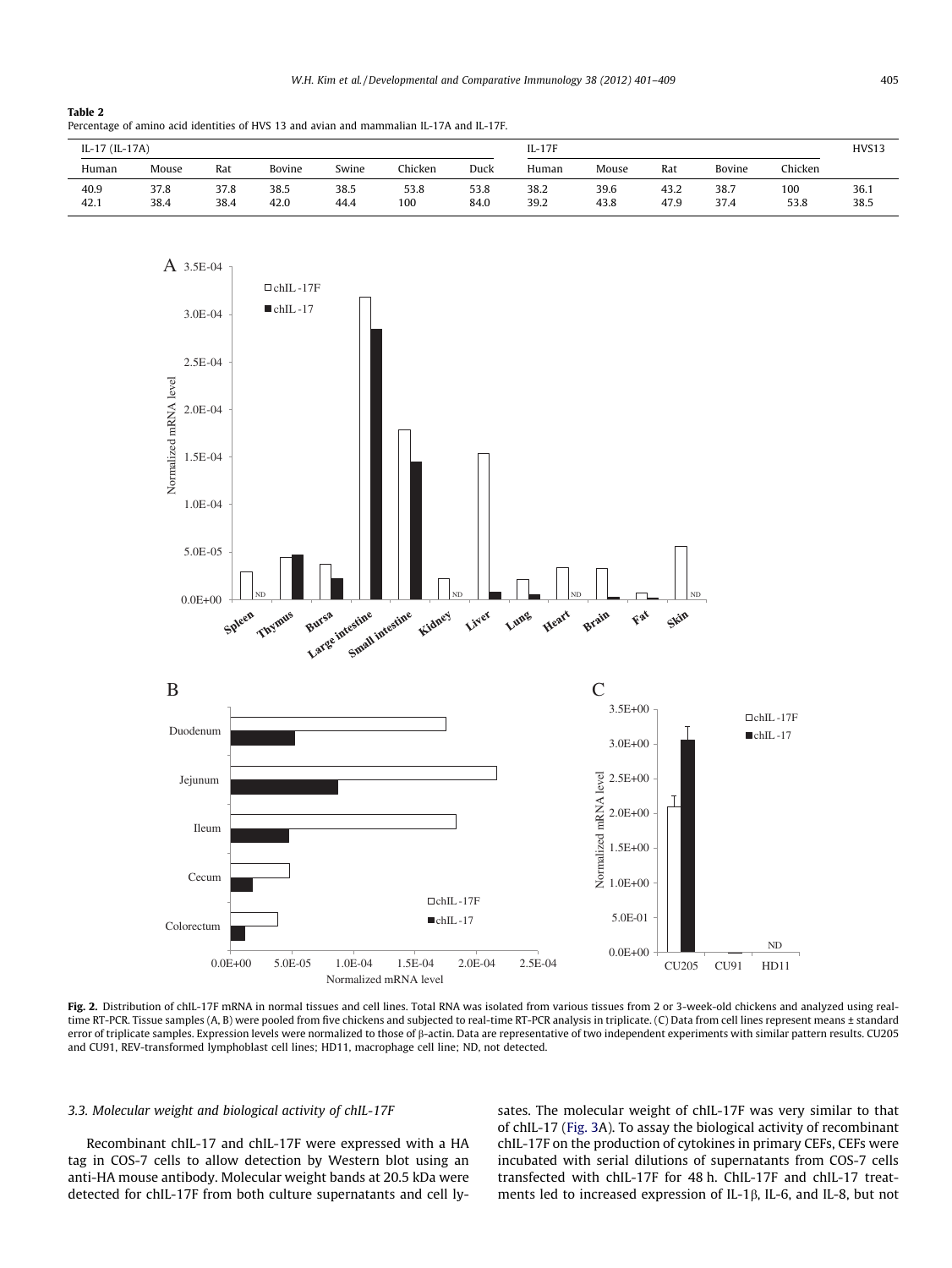<span id="page-5-0"></span>

Fig. 3. Biological activity and molecular weight of chIL-17F. (A) Detection of chIL-17F protein by Western blot analysis. Supernatants and whole-cell lysates from COS-7 cells were collected 48 h after transient transfection with the chIL-17-HA or chIL-17F-HA constructs or empty pcDNA 3.1. Samples were separated by SDS–PAGE under reducing conditions. Arrow indicates specific bands. Data are representative of three independent experiments with similar pattern results. (B) Biological activity of chIL-17F. Primary chicken embryonic fibroblasts (CEFs) were obtained from 11-day-old embryos, stimulated with serial dilutions of the conditioned medium from COS-7 cells transfected with the chIL-17 construct ( $\blacksquare$ ), the chIL-17F construct ( $\Box$ ), or empty vector ( $\Delta$ ) for 6 h, and analyzed by real-time RT-PCR. Expression levels of the indicated cytokines were normalized to those of  $\beta$ -actin. Data represent means ± standard error of triplicate samples and are representative of two independent experiments with similar pattern results.

TGF-b1 (also designated TGF-b4) ([Pan and Halper, 2003; Halper](#page-8-0) [et al., 2004\)](#page-8-0) (Fig. 3B).

# 3.4. Quantitative analysis of chIL-17F mRNA expression in mitogenactivated splenic lymphocytes and intestinal tissues of Eimeriainfected chickens

Using real-time RT-PCR, expression profiles of chIL-17F and chIL-17 were determined in ConA-, LPS-, LTA-, and poly I:C-stimulated splenic lymphocytes [\(Fig. 4](#page-6-0)A) and in intestinal tissues of chickens infected with E. maxima ([Fig. 4B](#page-6-0)) or E. tenella ([Fig. 4C](#page-6-0)). As shown in [Fig. 4](#page-6-0)A, chIL-17F mRNA levels generally increased in a time-dependent manner and peaked 24 h after mitogen stimulation. Compared with the expression levels of chIL-17, chIL-17F mRNA transcripts were relatively high after 24 h in LPS-, LTA-, and poly I:C-stimulated splenic lymphocytes, but not in ConAstimulated samples. Expression levels of chIL-17 were significantly elevated in all mitogen-activated splenic lymphocytes compared to normal splenic lymphocytes, except 8 h after poly I:C stimulation. Compared with 4 and 8 h after poly I:C stimulation, chIL-17F tran-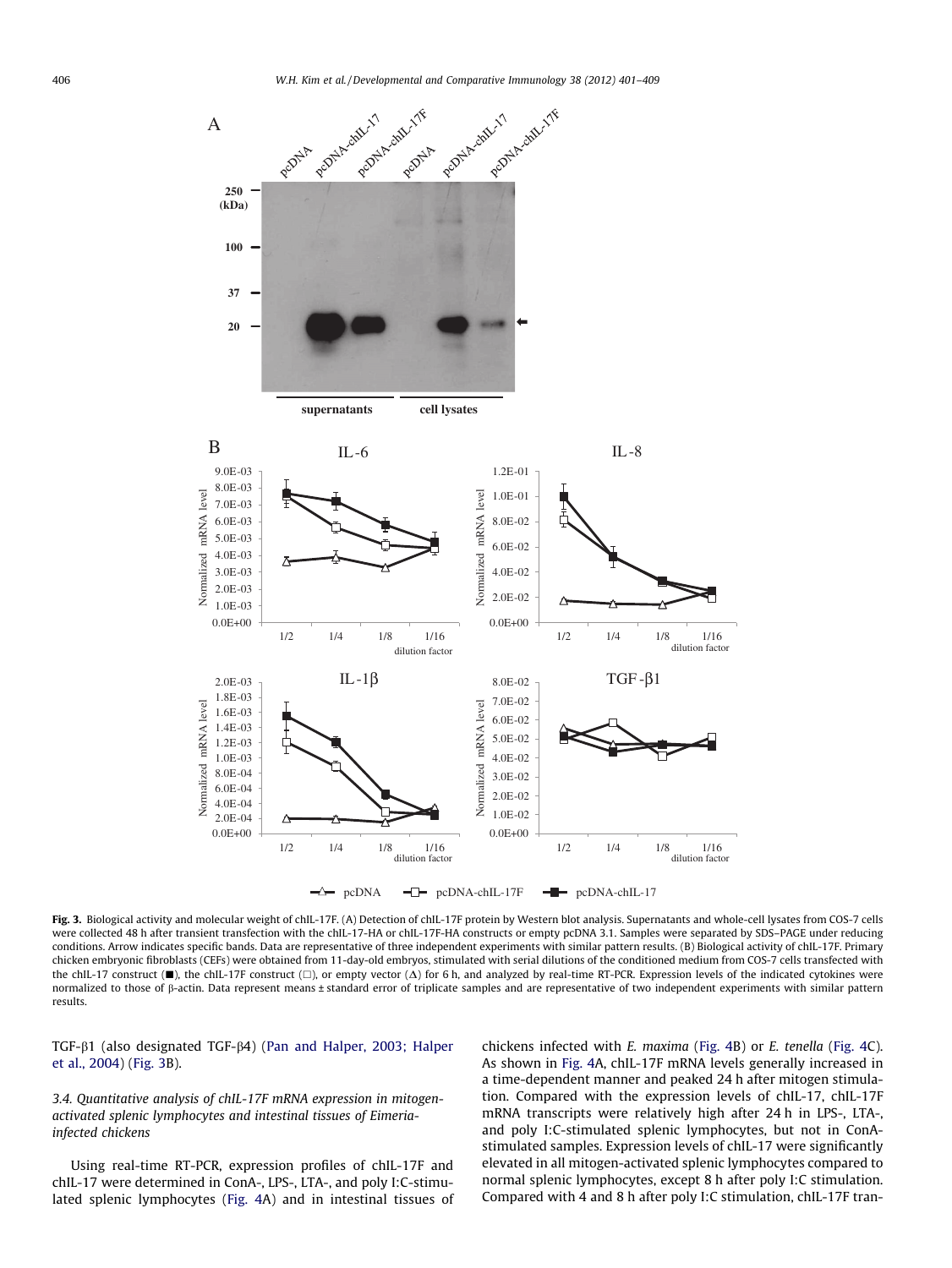<span id="page-6-0"></span>

Fig. 4. mRNA expression profiles of chIL-17F in mitogen-stimulated splenic lymphocytes and Eimeria-infected chickens. (A) Splenic lymphocytes were isolated from 3-weekold chickens, activated with 10 µg/ml ConA, 10 µg/ml LPS, 10 µg/ml LTA, or 25 µg/ml Poly I:C for the indicated times and analyzed by real-time RT-PCR. Expression levels were normalized to those of  $\beta$ -actin. Data represent means ± standard error of triplicate samples and are representative of two independent experiments with similar pattern results. \*\* and †† indicate significant differences (P < 0.01) as compared to chIL-17 and chIL-17F levels, respectively, from untreated lymphocytes. (B, C) Ten-day-old chickens were orally infected with 1  $\times$  10<sup>4</sup> sporulated E. tenella or E. maxima oocysts. Intestinal tissues (duodenum for E. maxima and cecum for E. tenella) were collected on days 0, 1, 2, 4, 7, and 10 after infection. Tissue samples were pooled from five chickens and subjected to real-time RT-PCR analysis in triplicate. Expression levels were normalized to those of  $\beta$ -actin. Data are representative of two independent experiments with similar pattern results. \* and † indicate significant differences (P < 0.05) as compared to chIL-17 and chIL-17F levels, respectively, from uninfected chickens.  $P < 0.05$ , \*\*,  $\frac{1}{1}P < 0.01$ . dpi = Days post-infection.

script levels 24 h after poly I:C stimulation were approximately 82 and 53 times higher, respectively. Thus, chIL-17F expression may be preferentially regulated indirectly by other factors rather than by the specific stimulator.

ChIL-17F transcripts were highly expressed in normal intestinal tissues [\(Fig. 2](#page-4-0)A and B), and IL-17F has been implicated in intestinal inflammation ([Seiderer et al., 2008; Leppkes et al., 2009\)](#page-8-0). Thus, chIL-17F transcript levels were monitored in intestinal tissues of Eimeria-infected chickens. In E. maxima- and E. tenella-infected chickens (Fig. 4B and C), chIL-17F transcript levels were up-regulated or unchanged in both jejunum and cecum compared to those from uninfected chickens. However, chIL-17 mRNA expression was unchanged or down-regulated compared to that of uninfected chickens.

#### 4. Discussion

IL-17F, like IL-17A, is a proinflammatory cytokine and is categorized in the Th17 lineage. Here, a full-length cDNA encoding the chicken homologue of mammalian IL-17F was cloned. Like chIL-17 that we previously cloned [\(Min and Lillehoj, 2002](#page-8-0)), chIL-17F induced production of other cytokines and chemokines such as IL-1 $\beta$ , IL-6, and IL-8. However, chIL-17F transcripts were widely detected in various normal tissues compared to chIL-17 transcripts. Additionally, chIL-17F transcripts were highly expressed in intestinal tissues of chickens infected with two different Eimeria species, E. tenella and E. maxima. ChIL-17 transcript expression was unchanged or down-regulated under these same conditions. Interestingly, synteny analysis indicated that the genetic locus harboring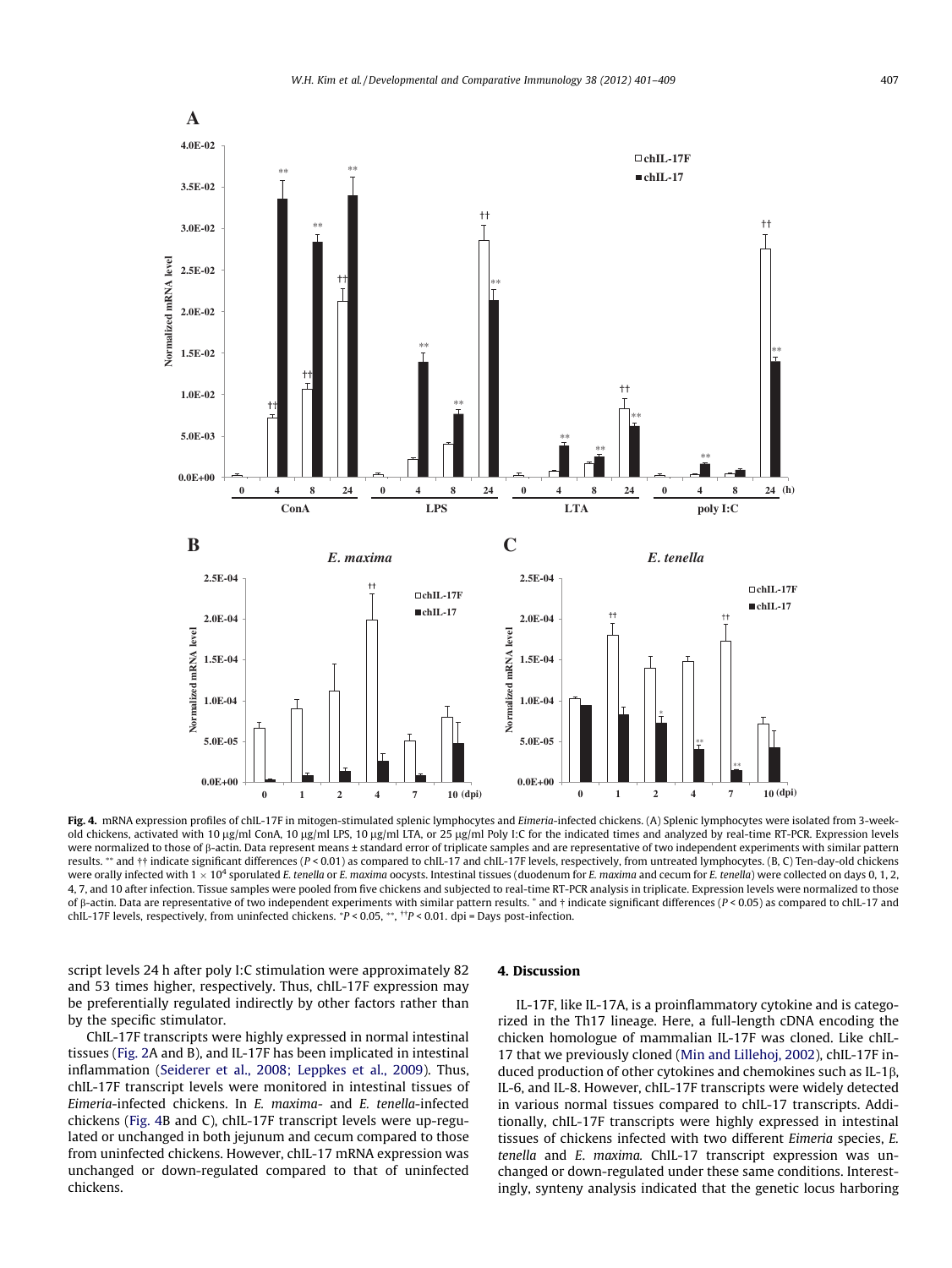<span id="page-7-0"></span>IL-17 and IL-17F was inverted on the chicken chromosome compared to mammalian chromosomes.

Avian cytokines show low levels of sequence conservation (approximately 30%) compared to their mammalian counterparts ([Staeheli et al., 2001\)](#page-8-0) and form distinct branches in phylogenetic analyses ([Sundick and Gill-Dixon, 1997; Lillehoj et al., 2001; Balu](#page-8-0) [and Kaiser, 2003](#page-8-0)). When compared to mammalian IL-17A and IL-17F sequences, chIL-17F showed approximately 37–40% and 38– 43% identities, respectively. Additionally, IL-17A and IL-17F formed new branches with chIL-17 and duck IL-17 that share 53.8% amino acid identity with chIL-17F in a phylogenetic tree [\(Min and Lillehoj,](#page-8-0) [2002; Yoo et al., 2009](#page-8-0)). Furthermore, unlike mammalian IL-17F and IL-17A, including human, rat, and mouse IL-17F and IL-17A, the length of chIL-17 and chIL-17F amino acid sequences is identical ([Fig. 1B](#page-3-0)). In contrast to similarities between chIL-17 and chIL-17F, several lines of evidence suggest that chIL-17 and chIL-17F are unique cytokines. First, unlike chIL-17 expression, chIL-17F transcript expression was widely detected in various normal tissues. Second, the genetic locus, including the synteny, was inverted in chicken chromosome 3. Third, a high degree of synteny was found between the chicken and turkey genomes, in which EFHC1, PAQR8-like, MCM3-like, IL-17F-like (LOC100547361), IL-17F-like (LOC100546746), and PKHD1 are on turkey chromosome 2 (data not shown). In addition, chIL-17F showed 93.5% and 53.8% amino acid identities to IL-17F-like (LOC100547361) and IL-17F-like (LOC100546746), respectively. ChIL-17 showed 52.7% and 95.9% amino acid identities to IL-17F-like (LOC100547361) and IL-17Flike (LOC100546746), respectively (data not shown). Thus, our data suggest that chIL-17F is homologous to mammalian IL-17F and is unique from chIL-17.

The IL-17 family induces production of pro-inflammatory cytokines, chemokines, and matrix metalloproteinases ([Weaver et al.,](#page-8-0) [2007; Iwakura et al., 2011\)](#page-8-0). ChIL-17F and chIL-17, like their mammalian counterparts, appear to affect the production of cytokines (IL-1 $\beta$ , IL-6, IL-8) in primary CEFs. However, chIL-17F and chIL-17 did not induce the expression of chicken TGF- $\beta$ 1 (or TGF- $\beta$ 4 in chickens) ([Pan and Halper, 2003](#page-8-0)), even though recombinant human IL-17F stimulated TGF-b1 expression by endothelial cells ([Starnes et al., 2001](#page-8-0)), suggesting that immune functions involving IL-17F may differ between mammals and avians.

In the present study, chIL-17F transcript levels were, in general, up-regulated or unchanged in chickens infected with E. maxima or E. tenella compared to uninfected chickens. As shown in [Fig. 4B](#page-6-0) and C, chIL-17 mRNA expression in chickens infected with E. maxima or E. tenella was unchanged or down-regulated compared to uninfected chickens. This indicates that chIL-17F and chIL-17 expression levels were differentially regulated in intestinal tissues of chickens infected with E. maxima or E. tenella. In our previously work ([Min and Lillehoj, 2002](#page-8-0)), ChIL-17 transcripts were not detected by Northern blot analysis using  $15 \mu g$  of total RNA from intestinal intraepithelial lymphocytes from E. acervulina -infected chickens. However, chIL-17 transcript expression in intestinal intraepithelial lymphocytes is highly up-regulated following primary infection with E. acervulina or E. maxima, but not E. tenella (Hong et al., 2006a,b). chIL-17 transcript expression increases approximately 1650-fold following E. maxima infection, 2020-fold following E. acervulina infection, and only 3-fold following E. tenella infection (Hong et al., 2006a,b). The discrepancy between these reports and our data is likely attributable to the use of different parasite and chicken strains and different tissue samples. Hong et al. (2006a,b) used intestinal intraepithelial lymphocytes, whereas we used intestinal tissues. Leishmania major-infected BALB/c mice produce more IL-17 than do infected C57BL/6 mice ([Kostka et al.,](#page-8-0) [2009\)](#page-8-0). Thus, further investigations are needed to assess differences in chIL-17F expression levels between different chicken strains and also the differential functions of these closely related cytokines in host immune responses and defense mechanisms against pathogens.

In summary, we cloned chIL-17F and examined its expression patterns and functions. Molecular analysis indicated that chIL-17F possesses a number of conserved features of the Th17 family of cytokines. In addition, when compared to chIL-17, chIL-17F possesses distinct characteristics in tissue distribution and expression patterns in mitogen-activated splenic lymphocytes and in Eimeriainfected chickens, indicating that chIL-17F is a unique member of the IL-17 family of cytokines.

### Acknowledgements

This research was supported by the WCU program (R33-10013) through the National Research Foundation of Korea funded by the Ministry of Education, Science and Technology and by the Cooperative Research Program for Agriculture Science & Technology Development (PJ008527032012), Rural Development Administration, Republic of Korea. The funding sources played no role in the study design or data analysis.

#### References

- Balu, S., Kaiser, P., 2003. Avian interleukin-12 $\beta$  (p40): cloning and characterization of the cDNA and gene. J. Interferon Cytokine Res. 23, 699–707.
- Beug, H., von Kirchbach, A., Doderlein, G., Conscience, J.F., Graf, T., 1979. Chicken hematopoietic cells transformed by seven strains of defective avian leukemia viruses display three distinct phenotypes of differentiation. Cell 18, 375–390.
- Campanella, J.J., Bitincka, L., Smalley, J., 2003. MatGAT: an application that generates similarity/identity matrices using protein or DNA sequences. BMC Bioinformatics 4, 29.
- Caput, D., Beutler, B., Hartog, K., Thayer, R., Brown-Shimer, S., Cerami, A., 1986. Identification of a common nucleotide sequence in the 3'-untranslated region of mRNA molecules specifying inflammatory mediators. Proc. Natl. Acad. Sci. USA 83, 1670–1674.
- De Boever, S., Vangestel, C., De Backer, P., Croubels, S., Sys, S.U., 2008. Identification and validation of housekeeping genes as internal control for gene expression in an intravenous LPS inflammation model in chickens. Vet. Immunol. Immunopathol. 122, 312–317.
- Fujishima, S., Watanabe, H., Kawaguchi, M., Suzuki, T., Matsukura, S., Homma, T., Howell, B.G., Hizawa, N., Mitsuya, T., Huang, S.K., Iijima, M., 2010. Involvement of IL-17F via the induction of IL-6 in psoriasis. Arch. Dermatol. Res. 302, 499– 505.
- Halper, J., Burt, D.W., Romanov, M.N., 2004. On reassessment of the chicken TGFB4 gene as TGFB1. Growth Factors 22, 121–122.
- Hirahara, K., Ghoreschi, K., Laurence, A., Yang, X.P., Kanno, Y., O'Shea, J.J., 2010. Signal transduction pathways and transcriptional regulation in Th17 cell differentiation. Cytokine Growth Factor Rev. 21, 425–434.
- Hizawa, N., Kawaguchi, M., Huang, S.K., Nishimura, M., 2006. Role of interleukin-17F in chronic inflammatory and allergic lung disease. Clin. Exp. Allergy. 36, 1109– 1114.
- Hong, Y.H., Lillehoj, H.S., Lee, S.H., Dalloul, R.A., Lillehoj, E.P., 2006a. Analysis of chicken cytokine and chemokine gene expression following Eimeria acervulina and Eimeria tenella infections. Vet. Immunol. Immunopathol. 114, 209–223.
- Hong, Y.H., Lillehoj, H.S., Lillehoj, E.P., Lee, S.H., 2006b. Changes in immune-related gene expression and intestinal lymphocyte subpopulations following Eimeria maxima infection of chickens. Vet. Immunol. Immunopathol. 114, 259–272.
- Hong, Y.H., Lillehoj, H.S., Park, D.W., Lee, S.H., Han, J.Y., Shin, J.H., Park, M.S., Kim, J.K., 2008. Cloning and functional characterization of chicken interleukin-17D. Vet. Immunol. Immunopathol. 126, 1–8.
- Hot, A., Miossec, P., 2011. Effects of interleukin (IL)-17A and IL-17F in human rheumatoid arthritis synoviocytes. Ann. Rheum. Dis. 70, 727–732.
- Hymowitz, S.G., Filvaroff, E.H., Yin, J.P., Lee, J., Cai, L., Risser, P., Maruoka, M., Mao, W., Foster, J., Kelley, R.F., Pan, G., Gurney, A.L., de Vos, A.M., Starovasnik, M.A., 2001. IL-17s adopt a cystine knot fold: structure and activity of a novel cytokine, IL-17F, and implications for receptor binding. EMBO J. 20, 5332–5341.
- Ishigame, H., Kakuta, S., Nagai, T., Kadoki, M., Nambu, A., Komiyama, Y., Fujikado, N., Tanahashi, Y., Akitsu, A., Kotaki, H., Sudo, K., Nakae, S., Sasakawa, C., Iwakura, Y., 2009. Differential roles of interleukin-17A and -17F in host defense against mucoepithelial bacterial infection and allergic responses. Immunity 30, 108– 119.
- Iwakura, Y., Ishigame, H., Saijo, S., Nakae, S., 2011. Functional specialization of interleukin-17 family members. Immunity 34, 149–162.
- Jeong, J., Kim, W.H., Yoo, J., Lee, C., Kim, S., Cho, J.H., Jang, H.K., Kim, D.W., Lillehoj, H.S., Min, W., 2012. Identification and comparative expression analysis of interleukin  $2/15$  receptor  $\beta$  chain in chickens infected with E. tenella. PLoS One 7, e37704.
- Kawaguchi, M., Onuchic, L.F., Li, X.D., Essayan, D.M., Schroeder, J., Xiao, H.Q., Liu, M.C., Krishnaswamy, G., Germino, G., Huang, S.K., 2001. Identification of a novel